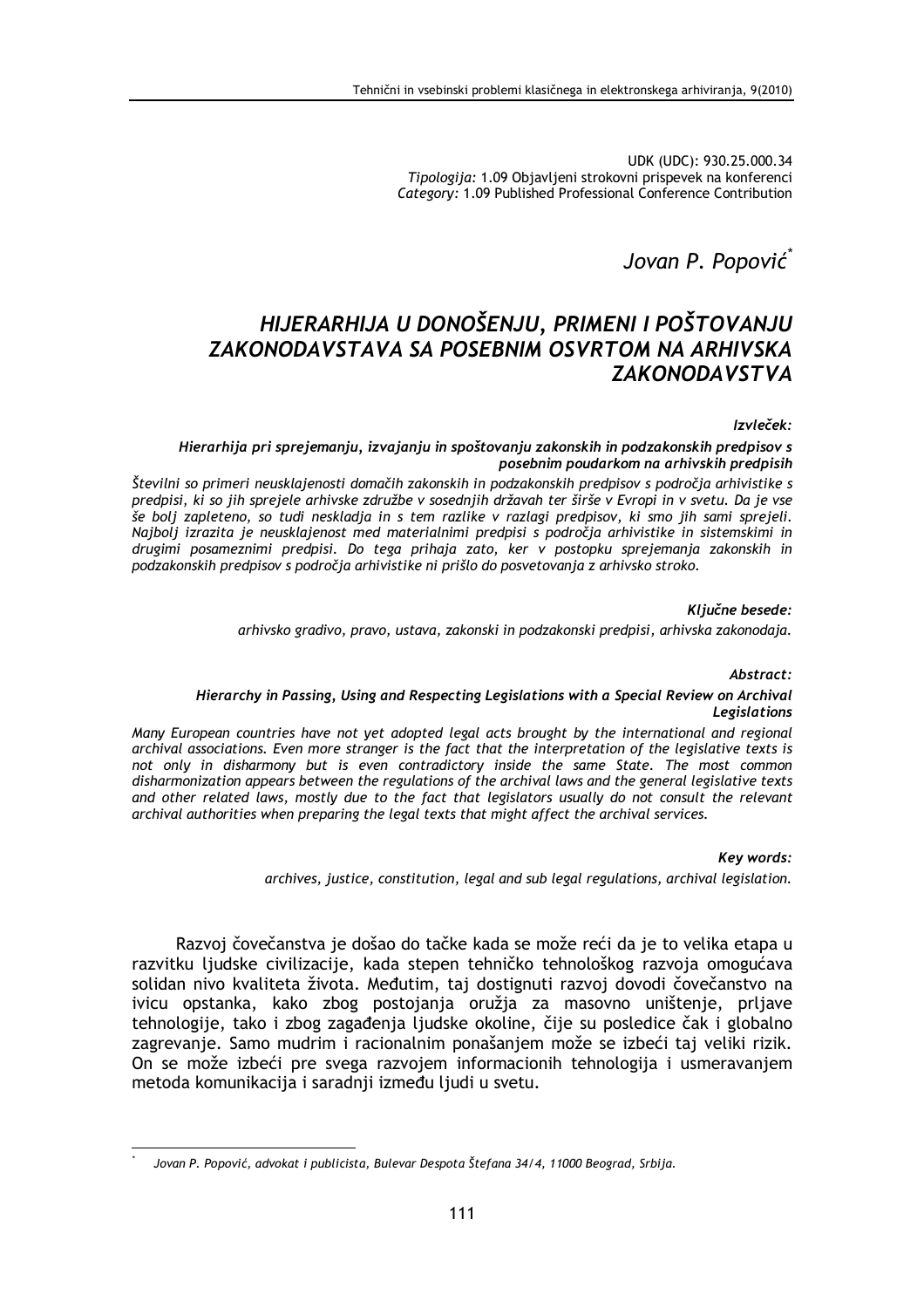Jedan od vidova neposrednog komuniciranja bio je sastanak država sveta u Kopenhagenu decembra 2009. godine o klimatskim promenama. Nažalost, ta konferencija i dogovor koji je trebalo usaglasiti i preneti na papir, kao obaveze svih učesnika, a time i svih država sveta nije uspeo, osionošću i kratkom pameću predstavnika moćnih država, koje nisu htele da ograniče svoj ekonomski rast radi spasa planete. I taj dokumenat bi imao normativni, odnosno međunarodno zakonodavni karakter.

Zakonodavna funkcija je pravo na donošenja zakona. Ovo je najvažnija pravna funkcija države, koja se razvila i nastala iz potrebe da se unapred propisanim pravilima uredi delatnost državnih organa i građana.

U svakoj zemlji primenjuje se domaće i međunarodno zakonodavstvo. Domaće zakonodavstvo je imperativ i mora se poštovati. Međunarodno zakonodavstvo se ratifikuje odlukama zakonodavnih organa vlasti - u skupštinama-parlamentima, od kada ima istu pravnu snagu kao i domaće zakonodavstvo. No pre svega nešto o pravu izrečeno kroz improvizovane izreke pravnih mudraca: »Pravo je sredstvo za regulisanje onih društvenih odnosa za koje postoji, sa stanovišta vladajuće klase, nužnost da se svim sredstvima obezbedi njihova primena, pa i državnim nasiljem, jer se na drugi način ti odnosi ne mogu urediti i obezbediti, onako kako to interes vladajuće klase zahteva«. Nijedan ljudski zakon nije večit, pa samim tim ništava je i svaka klauzula koja zabranjuje ukidanje zakona.

Za državu ništa nije toliko značajno kao poštovanje zakona, a na drugoj strani ništa ne zaslužuje toliku pažnju koliko ugled zakona. U najboljem slučaju to bi ispalo, da je zakon sveta naredba koja zapoveda ono što je pošteno, a zabranjuje ono što je tome suprotno. Zakon se donosi radi stvari, a ne radi reči, da bi bio primenjivan, a ne da ostane samo mrtva reč.

Arhivsko zakonodavstvo nedvosmisleno, najbolje odslikava, ne samo kako je regulisan pravni sistem zaštite i korišćenja arhivske građe, već i stepen razvoja arhivistike kao nauke, arhivske službe i društvene svesti o potrebi zaštite arhivske građe kao nezamenljivog multidisciplinarnog istorijskog izvora. Raznovrsnost i bogatstvo podataka i informacije o svim društvenim aktivnostima koje su sadržane u arhivskim izvorima, prvorazredni su izvori saznanja o istoriji svakog društva u celini i u njegovim pojedinostima. Otuda je razumljivo što svako društvo posvećuje odgovarajuću pažnju arhivskom zakonodavstvu, a time i arhivskoj službi kao delatnosti od posebnog društvenog interesa.

U zakonodavnom uređenju postoji hijerarhija, kako u pogledu donošenja pravnih akata tako i u njihovoj primeni.

Šta bi to bila hijerarhija? To bi bio poredak po rangu. Nužnost uspostavljanja hijerarhije pravnih akata proizilazi iz složenosti pravnog sistema. Ako u jednom pravnom sistemu ima veći broj vrsta pravnih akata, nemoguće ja da oni budu iste pravne snage. To ne bi smelo da se desi, jer bi to značilo da je svaki organ, koji donosi pravne akte, suveren u odnosu na druge. Hijerarhija pravne norme zavisi od hijerarhije pravnog akta u kojem je doneta, a sam pravni akt zavisi od hijerarhije organa koji ga je doneo (skupština, vlada, ministarstvo). Znači hijerarhija postoji u oblasti države i prava, tako da niži članovi moraju biti pod višim. Hijerarhija postoji i među državnim organima i među pravnim aktima.

Hijerarhija u pravu znači da je niži akt potčinjen višem i da mora biti u saglasnosti s njim, inače mora biti ukinut. Hijerarhija je izuzetno važna za pravo, jer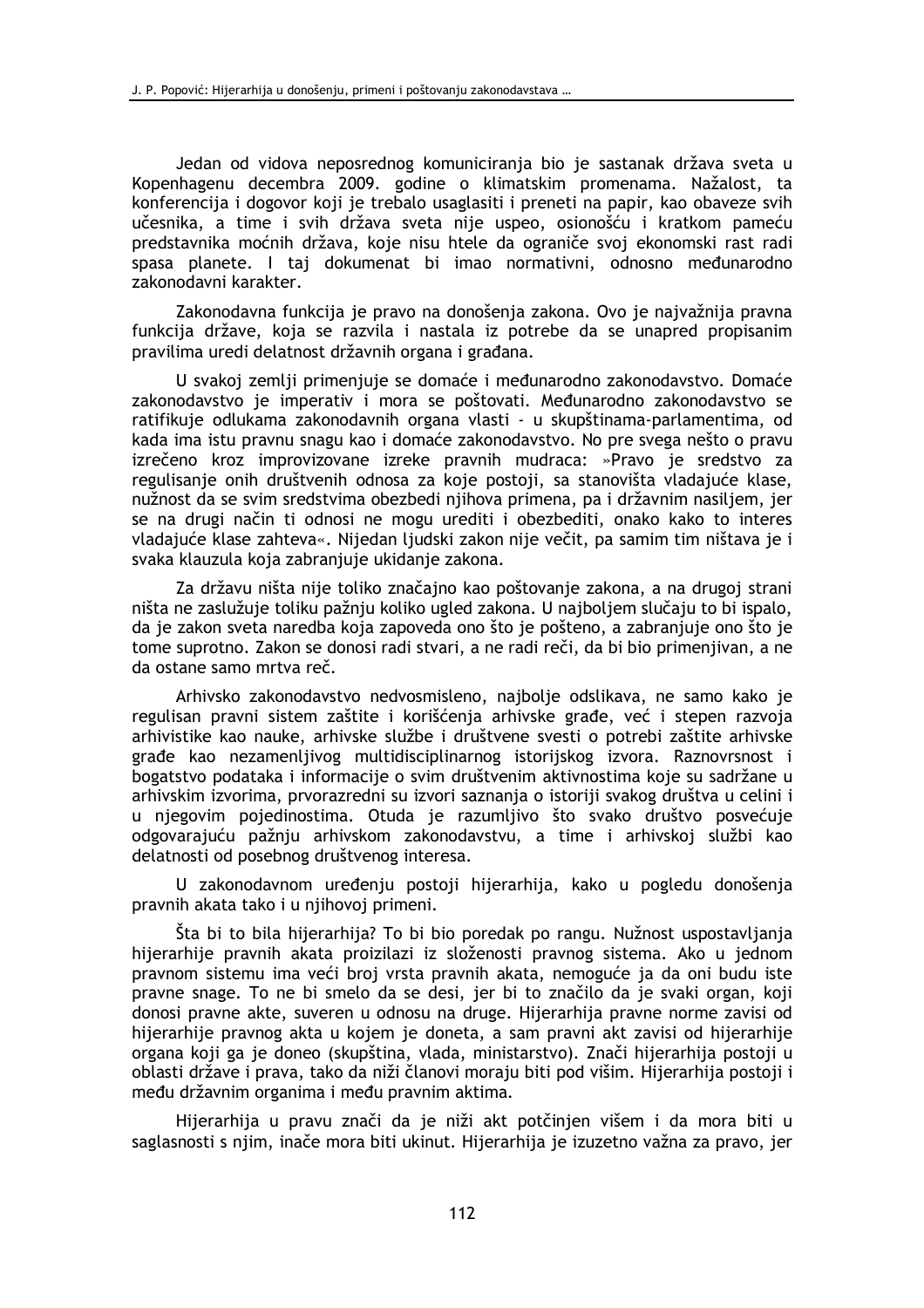omogućuje jedinstvo vrlo raznovrsnih pravnih normi i njihovo usklađeno delovanje. Bez toga bi bio haos u pravnom sistemu zemlje.

Uvek se postavlja pitanje, a naročito u procesu izrade određenih propisa, kojim se pravnim aktom i kojom pravnom snagom (zakonskim, podzakonskim ili nekim trećim aktom) treba urediti određenu delatnost? Ukoliko bi se određeni istovrsni društveni odnosi ili određena delatnost uređivali normativnim aktima različite pravne snage, imali bi pravni sistem koji nebi bio u stanju da garantuje pravnu sigurnost subjekata, niti svoju unutrašnju konzistentnost, usklađenost i homogenost. S toga treba konsultovati celokupno pozitivno pravno zakonodavstvo, da se ne bi duplirala ista materija, koja je već uređena nekim drugim aktom, iste ili različite pravne snage, pa tek onda pristupiti izradi određenog normativnog akta.

Arhivsko zakonodavstvo bi bilo skup zakona i pravnih regulativa, koje upravljaju » očuvanjem, korišćenjem i zaštitiom arhivske građe i organizacujom arhiva u državi.

U razjašnjenju ovih pojmova počećemo od osnovnog akta svake države - ustava.

Sve počinje od ustava zemlje, na osnovu koga se donose zakoni koji regulišu određenu oblast, pa i arhivsku. Naime, donošenje svakog pravnog akta regulisano je nekim drugim, višim pravnim aktom, osim ustava, koji je samostalan jer sam reguliše svoje sopstveno stvaranje.

Ustav je osnovni zakon jedne zemlje. Njime se uređuju najvažnija pitanja društveno-političkog uređenia. Svi drugi propisi koje donose državni organi moraju biti u skladu sa ustavom.

Svi državni organi vlasti u svojim propisima ograničeni su i vezani odredbama ustava. To je ustavna vladavina prava, a njegove odredbe su preovladavajuće kod donošenia propisa u okviru jedne države. Donošenie ustava je vrlo složen i dugotrajan postupak koji se zbog njegovog značaja retko menja.

Posle ustava najvažniji propisi sa najvišom pravnom snagom su zakoni. To je pravno pravilo koje država nameće, kao obavezu svojom prinudom. To je pravo vladajuće klase pretvoreno u zakon. Zakon je u stvari pisani izvor koji ima najvišu pravnu snagu od svih pisanih izvora. Zakone donosi Skupština, predlaže ih Vlada, privode ih primeni sudovi i prekršajni - upravni organi. Zakone su u obavezi da poštuju sva fizička i pravna lica države. Zakoni se sastoje iz niza pravnih normi.

Pravna norma je pravilo o ponašanju ljudi koje je zaštićeno državnim aparatom prinude. Ona je osnova svakog pravnog akta. Pošto se norma upućuje pravnim subjektima osnovni je zadatak da formulacija bude jezički i misaono što jednostavnija. Norma se sastoji iz dispozicije i sankcije. Dispozicija zabranjuje ili naređuje, a sankcija se izriče ukoliko se dispozicija ne poštuje. Oba dela su pravila ponašanja. Nikada se ne primenjuju obe. Ako se primenjuju sankcije to mogu biti one koje se odnose na krivična dela ili prekršaje, dok se za građansko pravne sankcije izriču mere naknade štete i sl. Pored zakonskih postoje i podzakonski propisi.<sup>1</sup>

Uredbe. Uredba je u pravnoj hijerarhiji najviši opšti normativni akt posle zakona, koji donosi vlada država. Svi ostali podzakonski akti su niži od uredbe, a mogu se donositi i radi izvršenia same uredbe. Nijhov odnos prema uredbi istovetan je sa njenim odnosom prema zakonu kao višem opštem aktu. Postoji i uredba sa zakonskom snagom, koja se donosi isključivo na osnovu ustavnih ovlašćenja. Sadržina ovakvog ovlašćenja primenljiva je za slučaj neposredne ratne opasnosti pod uslovom da se skupština ne može sazvati. Uputstva. Po mestu u pravnoj hijerarhiji opštih akata, ono kao opšti akt ima najnižu pravnu snagu, jer sadrži norme tehničkog karaktera. Pomoću uputstva se uređuje način primene donetih normi u drugim opštim aktima. Pomoću njih organ uprave usmerava rad i način izvršenja određenih funkcija koja se nalaze u njihovoj nadležnosti. Inače uputstva imaju obavezujući karakter za sve subjekte na koje se odnosi, ako su doneta od nadležnog organa i konkretnog ovlašćenja. Odluke. Izvršni organ skupštine donosi odluke kada je za to ovlašćen zakonom, i to samo u slučaju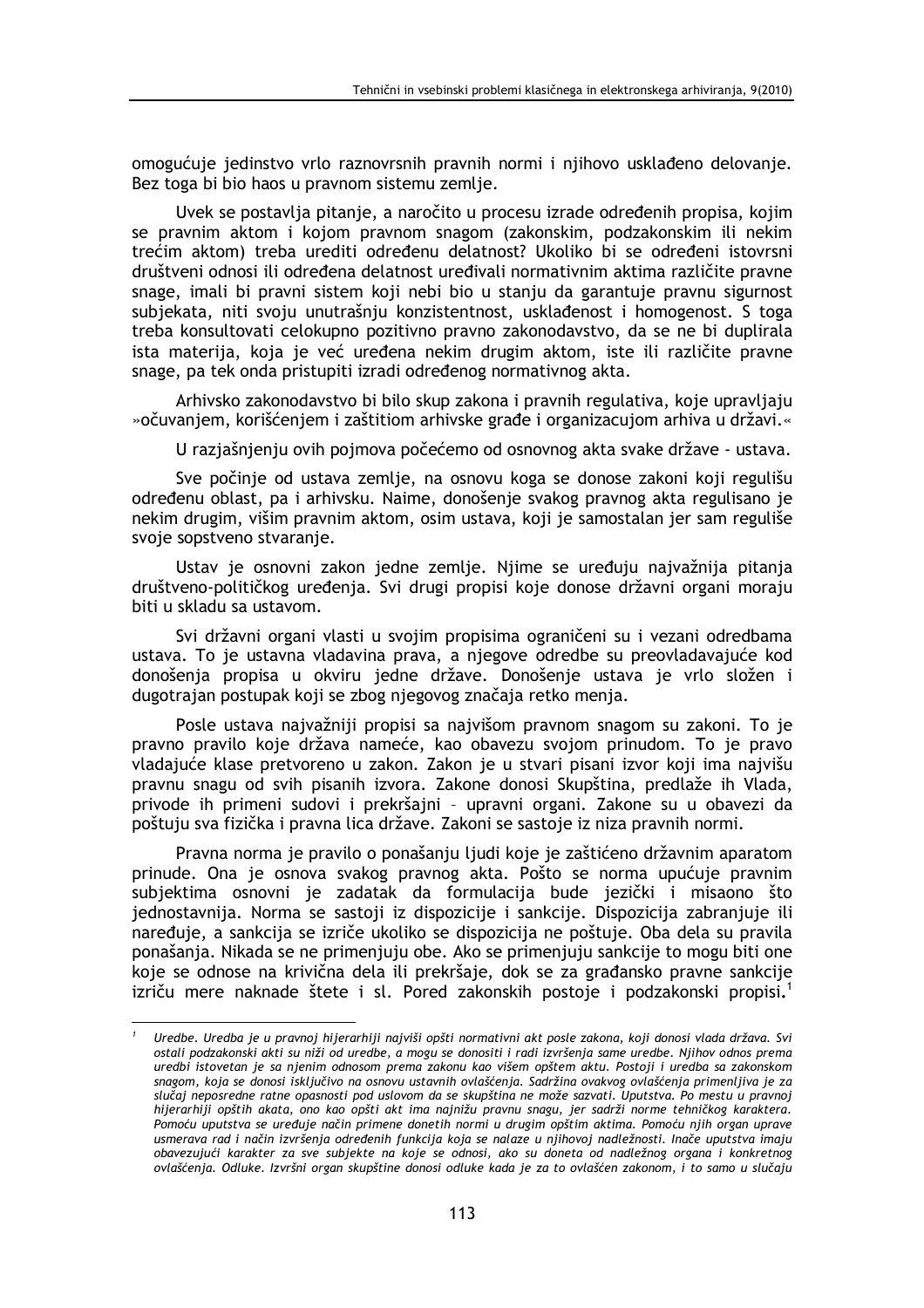Podzakonski propisi, odnosno podzakonski normativni akti, su takvi opšti pravni akti čija je snaga slabija od zakona i koji neprekidno moraju da budu u skladu s odredbama zakona zbog čijeg izvršenja su i doneti. To je u u odnosu na zakon kasniji akt jer proizilazi iz njega. Za razliku od zakonskih propisa, podzakonske akte donose vlada, šef države, ministarstva ili sekretarijati kao i druge upravne organizacije odnosno pod određenim uslovima i organi lokalne uprave (pokrajinske, opštinske, gradske skupštine ili njihovi izvršni organi). Ovlašćenja za donošenje podzakonskih propisa nalaze se u svakom konkretnom zakonu. Pomoću podzakonskih akata olakšava se primena i izvršenje zakona ili oni služe radi dopune postojećih pravnih praznina. Podzakonske akte donose u okviru svojih ustavom utvrđenih ovlašćenja i nadležnosti (u arhivskoj delatnosti to bi između ostalih bile: uredbe o kancelarijskom poslovanju, pravilnici o čuvanju arhivske građe, mikrofilmovanju, utvrđivanje teritorije arhiva, uslovi za početak rada arhiva, registrima arhivske građe, stručni ispiti, jedinstvenim evidencijama i sl.). Po pravilu vlade država donose: uredbe, odluke i uputstva, a drugi izvršni organi: pravilnike, naredbe i uputstva.

Nabrojaćemo neke od njih: Uredba o kancelarijskom poslovanju (koju uvek prati stručno tehničko uputstvo za njenu primenu); Uredba o kategorijama registraturskog materijala sa rokovima čuvanja; Pravilnik o odabiranju i primopredaji arhivske građe stvaralaca arhivske građe nadležnom arhivu; Pravilnik o preuzimanju, smeštaju, čuvanju, zaštiti arhivske građe u arhivu; Pravilnik o uslovima i načinu korišćenja arhivske građe u arhivu; Uputstvo za sređivanje i obradu arhivskih fondova i izradu informativnih sredstava u arhivu i dr.

Interna akta najčešće donosi starešina nadležnog organa uprave ili upravne organizacije. Kod pripreme ovih i drugih propisa iz određene delatnosti moraju biti uključeni pre svih radnici te struke (u konkretnom slučaju arhivisti). Ovo pre svega iz razloga jer se tu ne radi samo o tehničkim uputstvima i proradi primene propisa, već i o metodologiji stručnog rada iz oblasti delatnosti.

Svaku delatnost uglavnom uređuju ponaosob materijalni propisi. Za razliku od sistemskih zakona oni normativno regulišu konkretnu materiju (o arhivima, o muzejima, bibliotekama i sl.).

To još uvek nije slučaj u Republici Srbiji, kada se radi o propisima koji regulišu zaštitu, korišćenje i objavljivanje arhivske građe, jer je još na snazi Zakon o kulturnim dobrima, koji svojim odredbama uređuje: arhivsku, muzeološku, bibliotečku, pozorišnu i drugu spomeničku odnosno kulturnu delatnost.

Zaposlenima u arhivima i registraturama punu pomoć i bližu razradu zakonskih propisa pružaju podzakonski propisi, a pre svih uredbe koje po pravilu donose izvršni organi uprave.

kada rešava o pojedinim pitanjima ili merama od opšteg značaja koji se ne uređuje drugim aktom. Odlukom se po pravilu uređuju pitanja vezana za jednu užu oblast (područje), zbog čega se i javlja kao osnovni normativni akt opštinske skupštine. Odlukama vlada ratifikuje međunarodne sporazume i ugovore. Pravilnik. Ovaj akt donose organi uprave. On je bitan akt u procesu izvršavanja određenog zakona ili opšteg akta koji donosi izvršni organ (Uredba, odluka). Praksa pokazuje da se pravilnikom mogu urediti veoma krupna i značajna pitanja ili odnosi. Uzećemo za primer Pravilnik o korišćenju arhivske građe u arhivu, koji do u tančine rešava sve pojedinosti i obrascima olakšava rad onima koji rade na tim poslovima. Svakako i korisnicima te građe. Naredba. .<br>I ovaj akt donose organi uprave radi izvršenja zakona i drugih opštih akata. Ona kao i ostali podzakonski propisi ima svoj pravni osnov u zakonu ili drugom opštem aktu. Naredba je opšti akt koji sadrži zapovest koja je uslovljena i vezana za određenu situaciju, ali koja po svojoj prirodi nije konkretna zapovest (individualizirana) već ima opšti karakter i značaj. Sa njim se nešto zabranjuje ili naređuje. Ona zapoveda da se na određeni način ponaša kako bi se ostvarila situacija koju zakon ili drugi opšti akt zahteva ili pretpostavlja. Neizvršavanje naredbi najčešće povlači prekršajnu odgovornost (Naredba o zabrani arhivistima da vrše usluge uz naknadu subjektima nad kojima vrše stručni nadzor).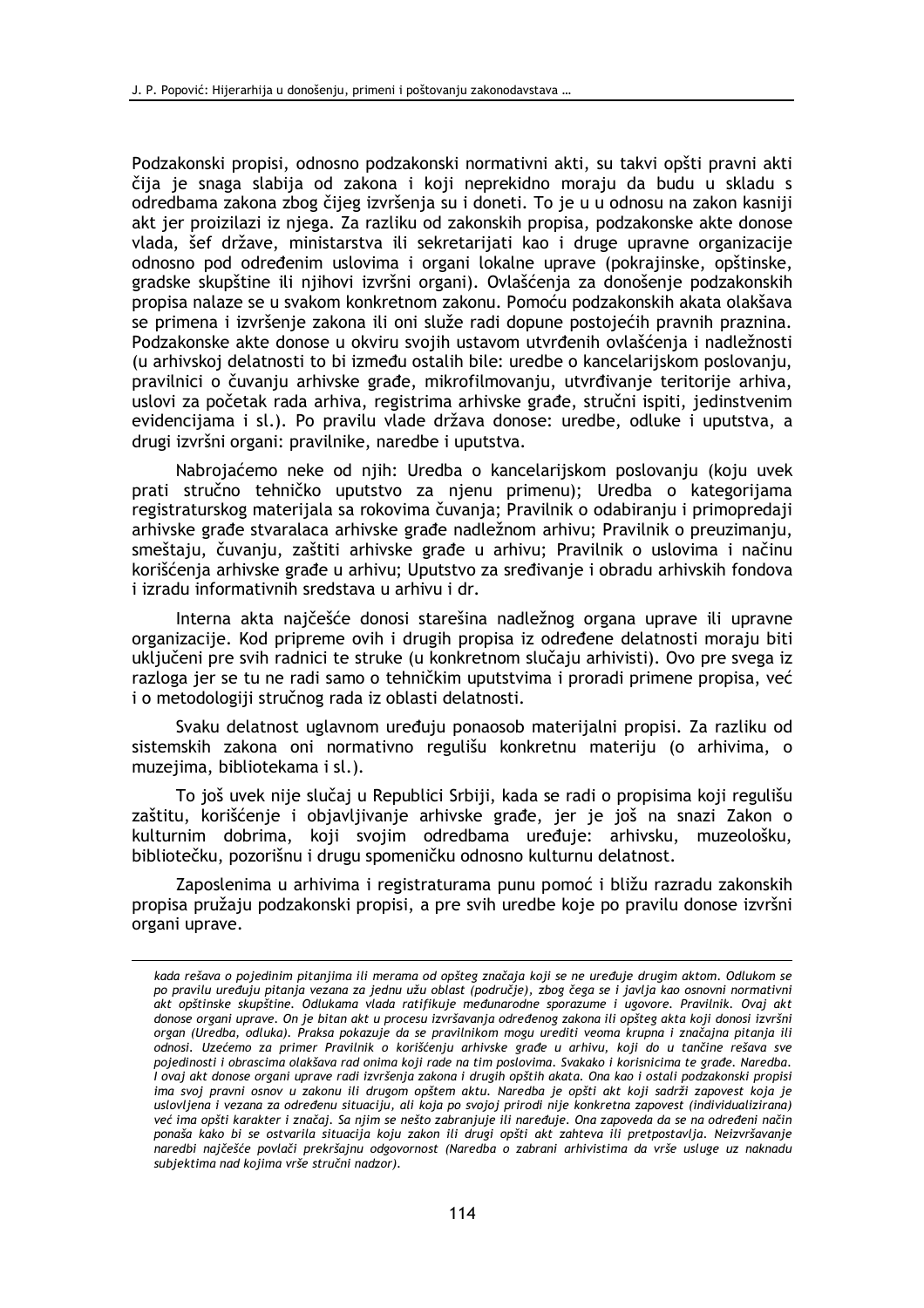Zakoni koji uređuju arhivsku delatnost: u Sloveniji je «Zakon o varstvu dokumentarnega in arhivskega gradiva ter arhivih« (ZVDAGA), Uradni list RS, br. 30/2006, a u Srbiji je urađena radna verzija zakona čiji će naslov glasiti «Zakon o arhivskoj građi i arhivskoj službi».

Šta bi jedan zakon o arhivskoj delatnosti trebao da sadrži? On bi trebao da sadrži-propisuje:

- šta se smatra javnom, odnosno državnom arhivskom građom i registraturskim materijalom;
- šta su stvaraoci, a šta imaoci arhivske građe i šta su njihove obaveze;
- način odabiranja arhivske građe iz registraturskog materijala i obaveznost registratura;
- donošenje listi kategorija registraturskog materijala sa rokovima čuvanja;
- predaju arhivske građe nadležnom arhivu;
- odredbe o korišćenju arhivske građe;
- šta se smatra privatnom arhivskom građom i obaveze tih imaoca;
- organizaciju arhivske službe, osnivanje arhiva i nadležnost kako matičnog tako i regionalnih, gradskih, opštinskih, specijalnih, privatnih i dr. arhiva;
- uređenje načina zaštite i korišćenja privatnih arhiva;
- nadzor nad arhivskom građom odnosno registraturskim materijalom;
- tehnička, tehnološka, fizička i biološko-hemijska zaštita;
- stručnost zaposlenih u arhivima;  $\blacksquare$
- međunarodnu saradnju;  $\bullet$
- izložbenu i izdavačku delatnost;
- obavezu digitalizacije arhivske građe;
- postupak i uslove svih vidova zaštite i korišćenja elektronske građe i dr.

Sve predviđene i druge svakodnevno iskrsle obaveze i probleme arhivisti mogu i moraju postupati rešavati, poštujući odredbe važećeg pozitivno pravnog zakonodavstva. Međutim, ima slučajeva gde postoji pravna praznina-nedorečenost. Tu dolazi do izražaje pre svega stručnost i iskustvo, a zatim svest, savest i humanost. Ovo pa i iz razloga jer postoje dve grupe pitanja: nerešeno i nerešljivo pitanje. Razlika između nerešenih i nerešljivih pitanja je u tome što nerešena pitanja u pravu mogu biti rešena, za razliku od nerešljivih koja ne mogu biti rešena, s tim što »nerešena pitanja ne mogu biti nerešljiva«. Česti su takvi slučajevi u svakodnevnom radu arhivista koje treba »ad hoc« rešavati. Arhivi posebno moraju da poštuju i primeniuju: preporuke, odluke i sl. UNESCO-a, ICA: Standarde Međunarodnog arhivskog saveta, ISAD (G) i ISAAR(CPF); Odredbe arhivskog CODEH-a, bez obzira dali su niegove odredbe unete u domaće arhivsko zakonodavstvo ili nisu.

Pored navedenih obaveza koje proizilaze iz međunarodnih akata arhivskih asocijacija i drugih organa potrebno je za slučaj ratnih okolnosti primenjivati odredbe posebnih međunarodnih akata (konvencija i pravilnika): Konvencija o zaštiti svetske kulturne i prirodne Baštine, Pariz 17. X. - 21 . XI. 1972; Konvencije o zaštiti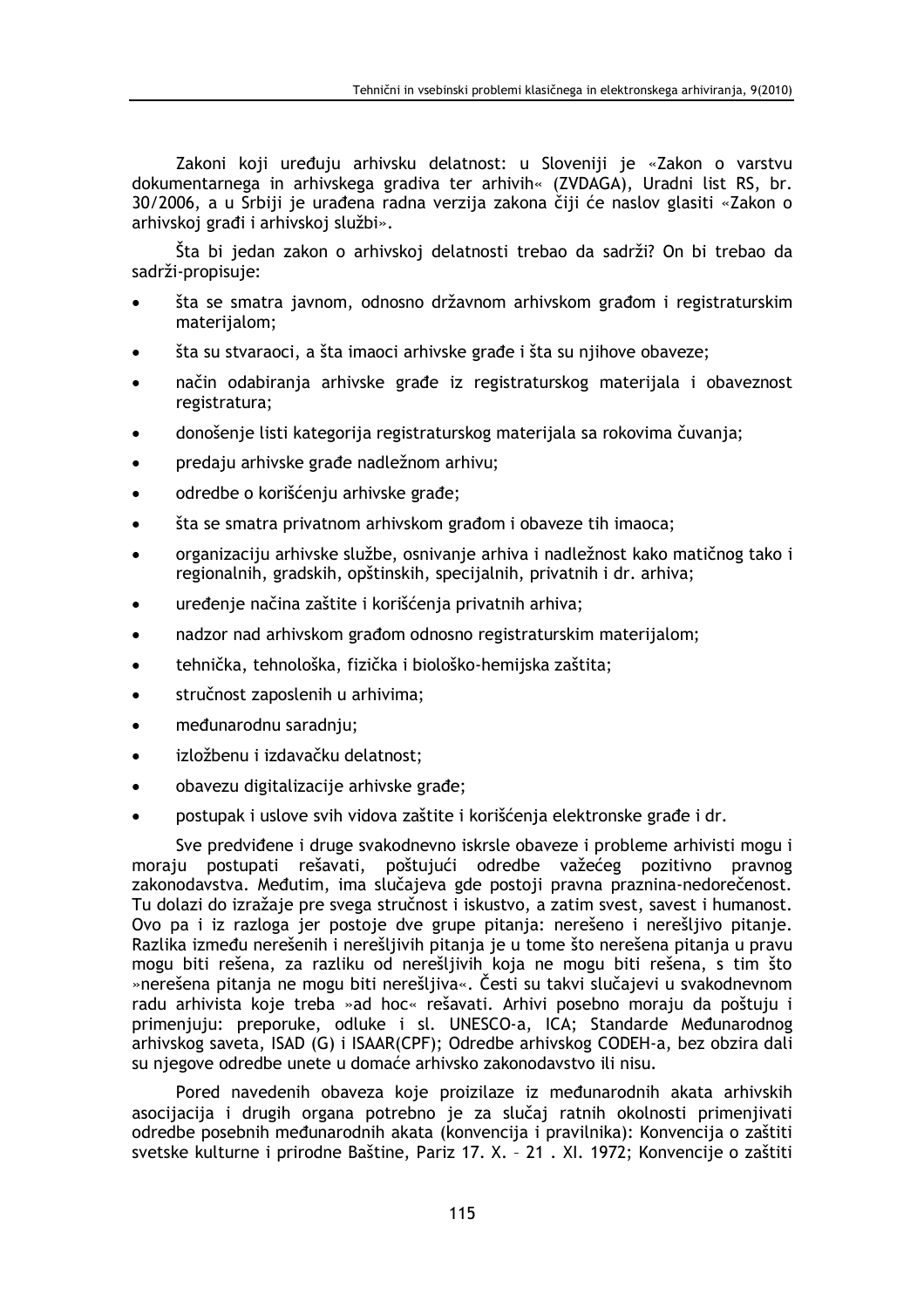kulturnih dobara u slučaju oružanog sukoba Hag, 14. V. 1954; Pravilnik za izvršenje Konvencije za zaštitu kulturnih dobara u slučaju oružanih sukoba; Protokol o sprečavanju izvoza kulturnih dobara sa okupirane teritorije i Konvencije o merama za zabranu i sprečavanje nedozvoljenog uvoza, izvoza i prenosa svojine kulturnih dobara - Pariz 17. XI. 1970. Ne samo nabrojane pravne dokumente, koje bi konstantno morali imati "pri ruci" svi subjekti, koji su u vezi sa arhivskom građom i registraturskim materijalom, već moraju imati i druge pravne akate manje-više internog karaktera. Samo njihovom striktnom primenom u praksi vrši se zakonodavna a time i potpuna zaštita arhivske građe. Opravdano se postavlja pitanje kako bi se recimo po ranguhijerarhiji primenjivani normativni arhivski propisi kategorisali, odnosno koji bi propis iz arhivske delatnosti imao najaču pravnu snagu?

U Republici Sloveniji osnovni-materijalni zakon koji reguliše zaštitu, korišćenje i objavljivanje arhivske građe (Zakon o varstvu dokumentarnega in arhivskega gradiva ter arhivih (ZVDAGA)), morao je biti usaglašen sa Ustavom Republike Slovenije i drugim sistemskim zakonima. Svi ostali zakoni su uporednog karaktera, bez obzira u kojoj se meri odnose na arhivsku delatnost. Oni ne smeju biti divergentni, a tamo gde postoje razlike treba ispravkama ili dopunama obaviti usaglašavanje. Znači u Republici Sloveniji najjaču pravnu snagu u oblasti arhivske delatnosti ima važećiobavezujući Zakon o varstvu dokumentarnega in arhivskega gradiva ter arhivih (ZVDAGA), dok svi podzakonski propisi imaju osnov i obavezu za donošenje u samom zakonu (na primer Pravilnik o odabiranju i izlučivanju javne arhivske građe ...), pa su svi oni niže rangirani.

U Republici Sloveniji, što je bio slučaj i sa ostalim republikama koje su bile u sastavu bivše FNRJ - odnosno SFRJ, donošeni su zakonski i podzakonski propisi od 1945. godine.<sup>2</sup> Podnosiocu ovog referata poznato je da se u Sloveniji u međuresorskom usklađivanju nalazi radna verzija izmene i dopune Zakona o varstvu dokumentarnega in arhivskega gradiva ter arhivih (ZVDAGA). To je dobro, jer će isti doneti neke novine koje prate savremeno arhivsko zakonodavstvo sveta, kao i tehničko-tehnološku modernizaciju. Svakako tu se kao fundament mora poštovati

Uredba o ustanovitvi Osrednjega državnega arhiva Slovenije in arhivskega sveta, (Uradni list SNOS in NVS, broj 50/45); Zakon o arhivskem gradivu in o arhivih, (Uradni list SR Slovenije, broj 4/66); Zakon o spremembah i dopolnitvah zakona o arhiskem gradivu in o arhivih, (Uradni list SR Slovenije, broj 4-24/66); Navodilo o načinu izvajanja materialnega varstva arhivskega in registraturnega gradiva, (Uradni list SR Slovenije, broj 10/69); Navodilo o odbiranju arhivskega gradiva iz registraturnega gradiva, (Uradni list SR Slovenije, broj 9/70); Zakon o arhivskem gradivu in o arhivih, (Uradni list SR Slovenije, broj 34/73); Zakon o naravni in kulturni dediščini, (Uradni list SR Slovenije, broj 1/81 in 42/86); Pravilnik o odbiranju in izročanju arhivskega gradiva arhivu, (Uradni list SR Slovenije, broj 34/81); Pravilnik o sestavi in vodenju evidence arhivskega gradiva, (Uradni list SR Slovenije, broj 34/81); Pravilnik o pogojih za uporabo arhivskega gradiva, (Uradni list SR Slovenije, broj 34/81); Pravilnik o strokovnih in tehničnih pogojih za začetek dela strokovnih organizacij, (Uradni list SR Slovenije, broj 21/82); Pravilnik o pripravništvu in o opravljanju strokovnih izpitov za delavce v arhivih; Pravilnik o strokovni usposobljenosti delavcev družbenih pravnih oseb ter članov društev, ki delajo z dokumentarnim gradivom, (Uradni list SR Slovenije, broj 15/83); Pravilnik o pripravništvu, strokovnih izpitih pri dobivanju nazivov za zaposlene v dejavnostih s področja varstva kulturne dediščine, (Uradni list RS, broj 31-2023/1996); Zakon o arhivskem gradivu in arhivih (ZAGA); (Uradni list RS, broj 20/1997 in 32/1997); Zakon o varstvu kulturne dediščine (ZVKD), objavljen 20. 2. 1999; Zakon o arhivskem gradivu in arhivih, (Uradni list RS, broj 59/1999); Pravilnik o odbiranju in izročanju javnega arhivskega gradiva arhivu, (Uradni list RS, broj 59-2814/1999); Pravilnik o materialnem varstvu arhivskega in dokumentarnega gradiva (Uradni list RS, broj 59-2811/1999); Pravilnik o ravnanju z zasebnim arhivskim gradivom (Uradni list RS, broj 59-2816/1999); Pravilnik o strokovni obdelavi in evidencah arhivskega gradiva (Uradni list RS, broj 59-2812/1999); Pravilnik o strokovni usposobljenosti delavcev javnopravnih oseb, ki delajo z dokumentarnim gradivom (Uradni list RS, broj 59-2813/1999); Pravilnik o uporabi javnega arhivskega gradiva v arhivih (Uradni list RS, broj 59-2815/1999); Zakon o elektronskem poslovanju in elektronskem podpisu (Uradni list RS, broj 57/2000); Sklep o ustanovitvi in načinu dela arhivske komisije (Uradni list RS, 97-4073/2000); Pravilnik o obveznem okviru načrta klasifikacijskih znakov (Uradni list RS, broj 114/2003; Zakon o varstvu osebnih podatkov (ZVOP); (Uradni list RS, broj 86/2004); Zakon o varstvu dokumentarnega in arhivskega gradiva ter arhivih (ZVDAGA); (Uradni list RS, broj 30/2006); Uredba o varstvu dokumentarnega in arhivskega gradiva (Uradni list RS, broj 86/2006).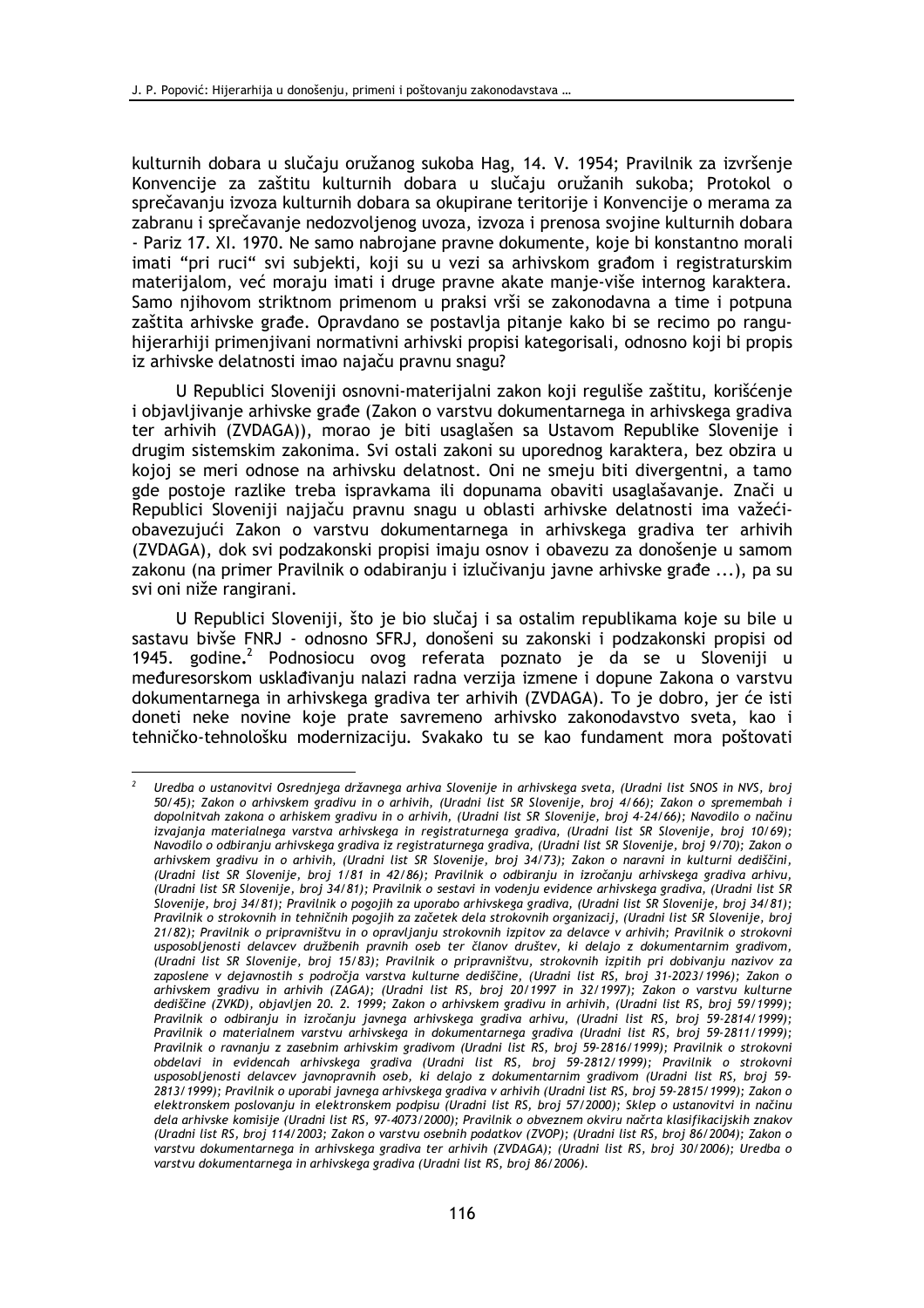dosadašnje domaće iskustvo. U toj verziji predviđena je i centralizacija arhivske službe Slovenije. Ne znam u kojoj je meri to ispravno, jer se dosadašnja organizaciona struktura pokazala dobrom. Mislim, da bi bilo dobro, da republička centralna ustanova (Arhiv Republike Slovenije) mora imati neki vid matičnosti, ali, u kojoj meri to treba usaglasiti na okruglim stolovima arhivista, pravnika i istoričara. Potpuna centralizacija smatram da ne bi imala one uspehe, koje je arhivska delatnost Slovenije nizala u dosadašnjoj organizaciji.

U Republici Srbiji osnovni materijalni zakon koji reguliše zaštitu, korišćenje i objavljivanje arhivske građe je Zakon o kulturnim dobrima (Sl. Glasnik, br. 71/94. godine).<sup>3</sup> Pored navedenog Zakona postoje i drugi zakonski propisi koji su sastavni

Arhiv Jugoslavije sve do donošenja Ustavne povelje državne zajednice Srbije i Crne Gore nosio je taj naziv. Nakon toga Arhiv Jugoslavije je preimenovan u Arhiv Srbije i Crne Gore, (Službeni list Srbije i Crne Gore, broj 1/2003), sve dok nije Skupština Srbije ponovo vratila ime Arhiv Jugoslavije. Ovo pa i iz razloga što su stvaraoci te građe, koja se štiti u Arhivu, činioci koji su stvarali Kraljevinu SHS, Kraljevinu Jugoslavije, DFJ, FNRJ, SFRJ, i SRJ. Niko manje ni više. Ali ta arhivska građa treba da ostane i ostala je tamo gde se i sada nalazi, s tim da njeni korisnici iz bivših jugoslovenskih republika, a sada država, imaju pravo da pod jednakim uslovima koriste tu građu, pogotovu ako se ista isključivo na njih odnosi.

 $\overline{\mathbf{3}}$ Zakon o državnim arhivima (Službeni glasnik NRS, broj 4/51); Pravilnik o osnivanju i zadacima stručnih saveta pri državnim arhivima (Službeni glasnik NRS, broj 1/52); Rešenje o području rada gradskih državnih arhiva (Službeni glasnik NRS, broj 17/52); Zakon o arhivskoj građi i arhivskoj službi (Službeni glasnik SRS, broj 12/67); Uputstvo o postupku odabiranja arhivske građe i izlučivanju bezvrednog registraturskog materijala i o načinu primopredaje između organa uprave i nadležnih arhiva (Službeni glasnik SRS, broj 9/70); Uputstvo o načinu vođenja i korišćenja arhivske knjige organa uprave (Službeni glasnik SRS, broj 9/70); Zakon o zaštiti spomenika kulture (Službeni glasnik SRS, broj 3/66); Zakon o zaštiti kulturnih dobara (Službeni glasnik SRS, broj 28/77); Zakon o izmenama i dopunama Zakona o zaštiti kulturnih dobara, (Službeni glasnik SRS, broj 34/81); Pravilnik o bližim uslovima za početak rada organizacije zaštite kulturnih dobara (Službeni glasnik SRS, broj 35/81); Uputstvo o postupku odabiranja arhivske građe, izlučivanju bezvrednog registraturskog materijala i o načinu primopredaje arhivske građe (Službeni glasnik SRS, broj 47/81); Uputstvo o načinu vođenja i korišćenja arhivske knjige (Službeni glasnik SRS, broj 47/81); Pravilnik o podacima koji se upisuju u registre, načinu vođenja registra i centralnog registra arhivske grade i o dokumentaciji o ovim kulturnim dobrima koja se obrazuje i čuva iz registra (Službeni glasnik SRS, broj 67/82); Zakon o izmenama i dopunama Zakona kojima su određene novčane kazne za prekršaje (Službeni glasnik SRS, broj 24/85); Zakon o izmenama i dopunama Zakona o zaštiti kulturnih dobara (Službeni glasnik SRS, broj 51/85); Zakon o kulturnim dobrima (Službeni glasnik Republike Srbije, broj 71/90); Uredba o kategorijama registraturskog materijala sa rokovima čuvanja (Službeni glasnik RS, broj 44/93); Zakon o kulturnim dobrima (Službeni glasnik Republike Srbije, broj 71/94); Pravilnik o bližim uslovima za početak rada i obavljanja delatnosti ustanova zaštite kulturnih dobara (Službeni glasnik RS, broj 21/95); Pravilnik o načinu vođenja evidencije registraturskog materijala koji uživa prethodnu zaštitu (Službeni glasnik RS, broj 28/96); Rešenje o utvrđivanju teritorije arhiva (Službeni glasnik RS, broj 7/96); Pravilnik o programu stručnog ispita u delatnosti zaštite kulturnih dobara i načinu njihovog polaganja (Službeni glasnik RS, broj 11/96); Pravilnik o bližim uslovima za početak rada i obavljanja delatnosti ustanova zaštite kulturnih dobara (Službeni glasnik RS, broj 21/95); Uredba o kancelarijskom poslovanju organa državne uprave (Službeni glasnik RS, broj 80/92), sa Uputstvom o kancelarijskom poslovanju organa državne uprave (Službeni glasnik RS, 10/93 i 14/93); Zakon o elektronskom potpisu (Službeni glasnik Srbije, broj od 2006. godine); Zakon o elektronskom dokumentu (Službeni glasnik Srbije, broj 51/09).

Materijalni zakon koji uređuje nadzor, preuzimanje, zaštitu, izradu naučno-obaveštajnih sredstava, korišćenje i objavljivanje arhivske građe, koja je pohranjena u Arhivu Jugoslavije, je Zakon o arhivskoj građi SRJ, donet 1998. godine (Službeni list S i CG, broj 12/1998). Navedeni Zakon se i dalje primenjuje. Takođe i podzakonski i interni akti doneti na osnovama navedenog Zakona bliže uređuju arhivsku delatnost. Evo tih važećih propisa: Uputstvo za sređivanje i obradu arhivskih fondova i izradu informativnih sredstava u Arhivu Jugoslavije (Interni akt, 10. 11. 1994.); Pravilnik o preuzimanju, smeštaju, čuvanju, zaštiti i korišćenju arhivske građe u Arhivu Jugoslavije i o profesionalnoj odgovornosti radnika Arhiva u odnosu na arhivsku građu (Interni akt 24. 03. 1994.); Zakon o arhivskoj gradi Savezne Republike Jugoslavije (Službeni list SRJ. broj 12/98) sa Ispravkama Zakona (Službeni list SRJ, broj 13/98); Uredba o listi kategorija registraturskog materijala i o odabiranju i primopredaji arhivske građe SRJ (Službeni list SRJ, broj 49/99); sa stručno tehničkim uputstvom za sprovođenje ove Uredbe koju je doneo direktor Arhiva Jugoslavije: Uredba o načelima i unutrašnjoj organizaciji i sistematizacij radnih mesta u ministarstvima, organizacijama i službama Saveta ministara (Službeni list Srbije i Crne Gore, broj 25/2003).

Do 1990, godine i pokrajine su donosile svoje zakone iz arhivske delatnosti. Nakon usvajanja Ustava Republike Srbije 1990. godine, kojim se zakonodavno-pravno uređenje, pa i oblast zaštite arhivske građe i registraturskog materijala, reguliše jedinstveno na celoj teritoriji Srbije, pa i na AP KiM, nije bilo potrebno donositi zakonske propise, jer je bila pokrivena cela teritorija Srbije. Međutim, autor je na Internetu našao tekst Zakona o<br>arhivskoj gradi i arhivima Kosova koji je donet 17. 04. 2003. godine. (Zakon o arhivskoj gradi i arhivskoj službi, Službeni list SAPK, broj 50/76).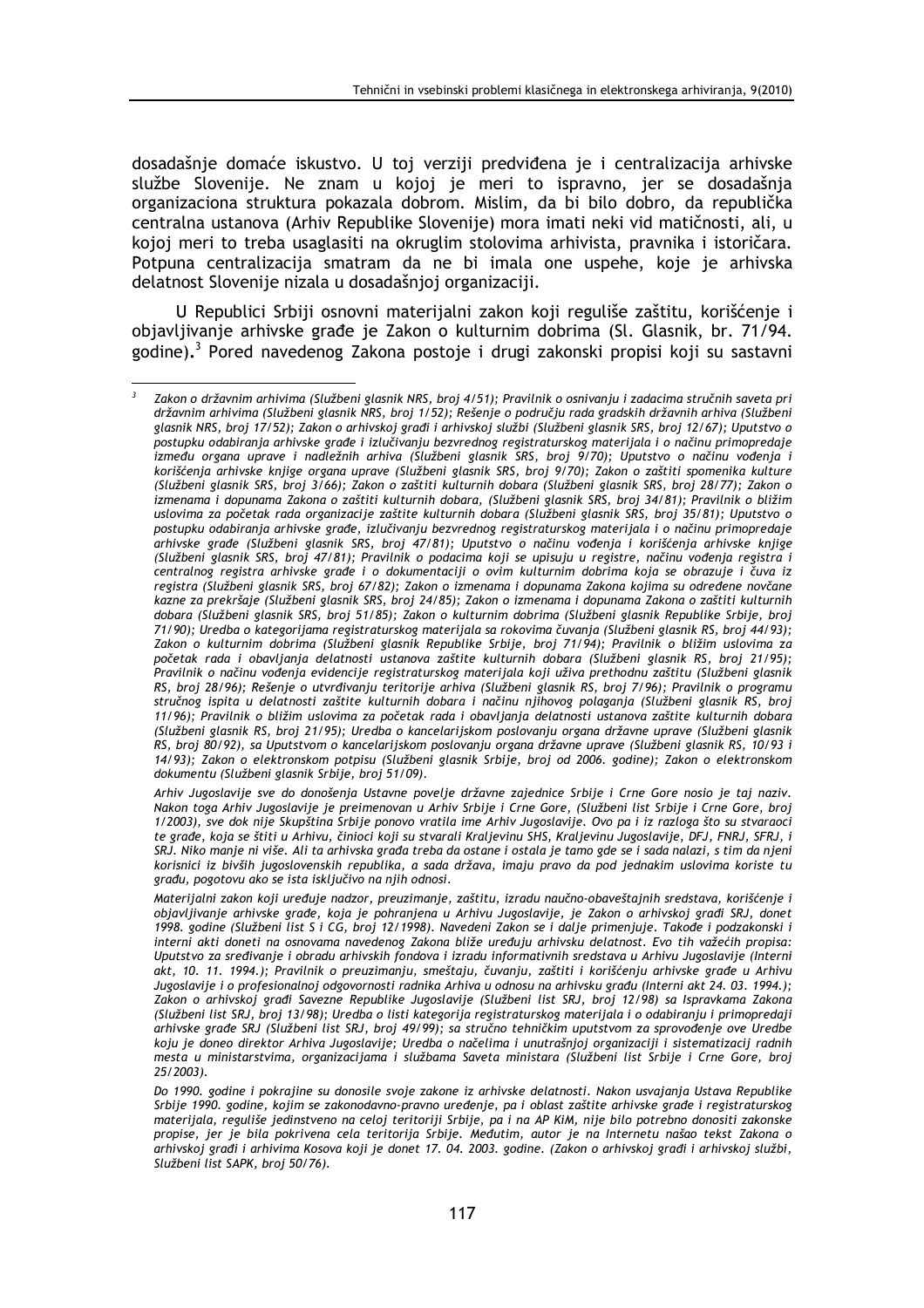deo postojećeg osnovnog propisa kao na primer: Zakon o elektronskom potpisu (Službeni glasnik Srbije, broj 135/04); Zakon o elektronskom dokumentu (Službeni glasnik Srbije, broj 51/09 i dr.). Pored zakonskih postoje i brojni podzakonski propisi koji takođe imaju osnov u Zakonu o kulturnim dobrima. Osnovni i najvažniji pravni arhivski propis u Republici Srbiji je Zakon o kulturnim dobrima. Svi ostali propisi imaju nižu pravnu snagu. Oni su dopuna osnovnog pravnog akta. Svakako da Zakon o kulturnim dobrima u Srbiji nije uredio niti je mogao urediti sistem zaštite arhivske građe. Radna verzija Zakona o arhivskoj službi i arhivima u Republici Srbiji nalazi se u postupku rasprave i donošenja. Po mišljenju autora ovog rada, nakon upoznavanja sa njegovom sadržinom, može se sa sigurnošću reći da je savremen i da će urediti ceo sistem zaštite arhivske građe u državi Srbiji i usaglasiti celokupno arhivsko zakonodavstvo sa drugim sistemskim ili sporednim zakonodavstvom, čije odredbe zadiru u arhivsku delatnost, naravno i sa preporukama Veća Evrope, stavovima Međunarodnog arhivskog saveta, odredbama Etičkog kodeksa arhivista i međunarodnih konvencija. Samim tim on postaje »Evropski zakon«.

Novine u Radnoj verziji zakona su što je izdvojen iz Zakona o kulturnim dobrima; obuhvata sve vidove delatnosti u arhivskoj struci; sveobuhvatan je za sve arhivske ustanove na području Srbije; definisao je javni arhivski fond Srbije, gde se čuva i koja je uloga države; definisao je skoro sve arhivske termine (pa i nove: »digitalizacija«, »elektronski dokumenat« i dr.); kategorisao je grupe kulturne baštine od izuzetnog značaja i predložio postupak proglašavanja te građe putem pravilnika; uveo je obaveze donošenja pravilnika o zaštiti i čuvanju javne arhivske građe, pravilnika sa troškovnikom o predaji javne arhivske građe, sa navođenjem pravnih sredstava zbog neizvršenja obaveza i dr, pravilnik o konzervaciji i restauraciji, pravilnik o korišćeniu i dr.; propisao je mere u slučaju vanrednih okolnosti; celim jednim poglavljem uredio je status privatne arhivske građe i uneo institut prava preče kupovine; obavezao je arhive da vode 11 evidencija; propisao je organizaciju arhiva, osnivače arhiva, postupak registracije i dužnosti osnivača; nabrojao je koje su sve javne arhivske ustanove na nivou države (Arhiv Srbije, Arhiv Jugoslavije, Jugoslovenska kinoteka....) i pobrojao specijalne arhive (SAN-u, SP crkve i drugih verskih zajednica, arhivska odeljenja muzeja i bilioteka...); predvideo je organe upravljanja (upravni i nadzorni organ i direktor), opšte akte nadležnosti Stručnog veća i dr.; propisao je posebne obaveze Arhiva Srbije kao matičnog arhiva; predvideo je nadležnost savetodavnog tela i ko ga formira (Arhivsko veće); propisao je uvođenja licenci za obavljanje stručnih poslova; predvidio je u poglavlju kaznenih odredbi krivično delo za onog ko prisvoji, prikrije, u većoj meri ošteti, uništi ili na drugi način učini neupotrebljivom arhivsku građu ili registraturski materijal, ili je iznese u inostranstvo bez predhodnog odobrenja nadležnog organa, i propisao kaznu zatvora u trajanju do 5 godina. Radna verzija zakona predviđa i brojne prekršajne kazne za počinioce prekršaja u oblasti arhivske delatnosti. Prekršaji su predviđeni kako za pravna tako i za odgovorna fizička lica, čije su novčane kazne izuzetno visoke, što se smatra opravdanim.

Kod donošenja novih zakonskih i podzakonskih propisa ili njihovog usaglašavanja mora se kod formulisanja povesti računa o elektronskim zapisima. Najme, novi oblici dokumenata, koji su rezultat mašinsko-čitljivih, magnetnih, i drugih medija, sve se masovnije stvaraju i stupaju na scenu.

Eksplozija elektronskih dokumenata, koji su kao nosioci podataka u stanju da i pored informacije memorišu i sliku i zvuk, dovela je do njihove neodoljive privlačnosti u savremenom svetu, jer dijalog sa mašinom je dosta jednostavan. Na taj način dokumenat se javlja kao dematerijalizovan predmet, koji je iskorišćen za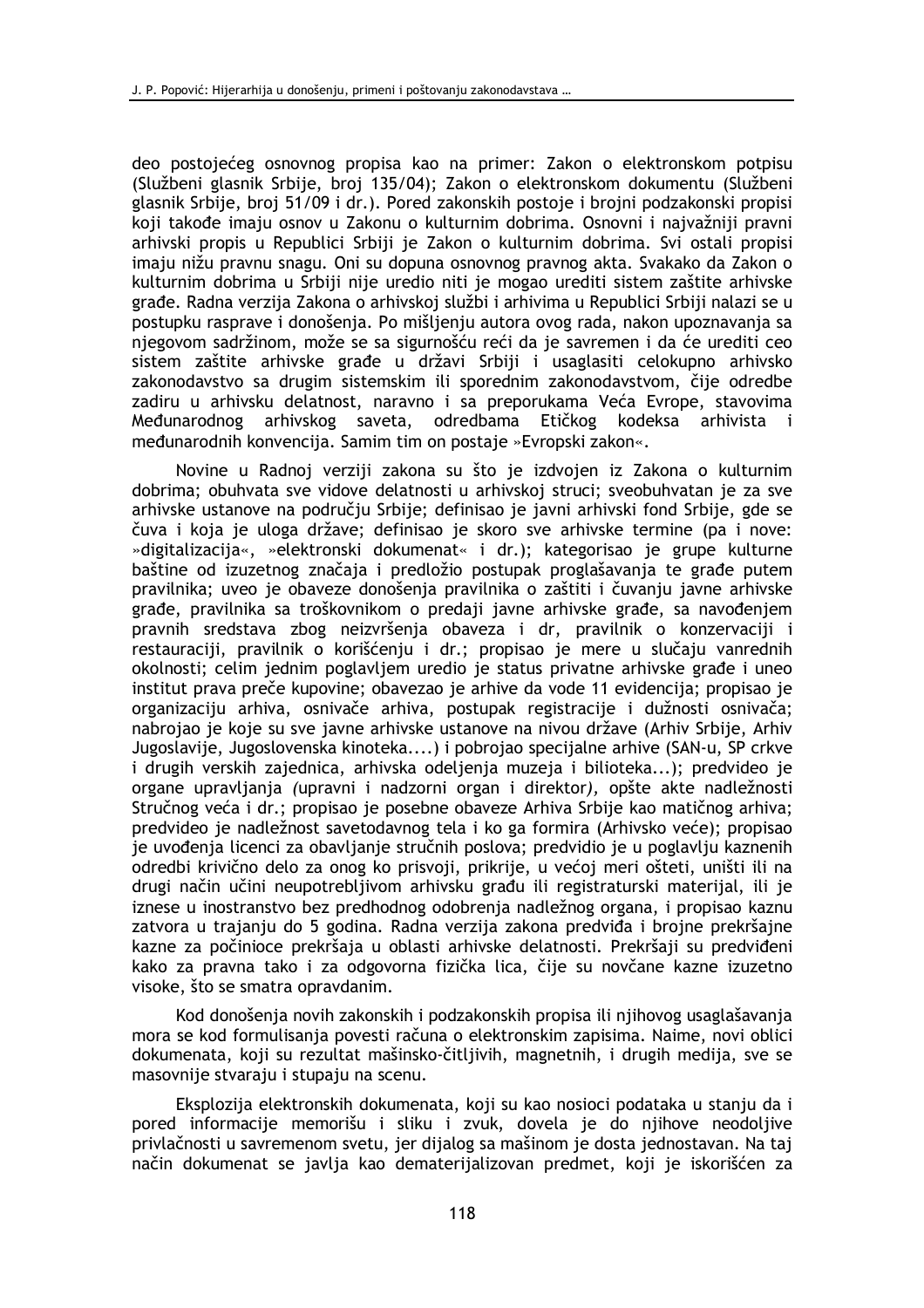potrebe određenog trenutka ili nekog problema, te gubi svoje izvorno mesto nastanka (jer banke podataka najčešće to ne registruju), postaje suvišan i najčešće je osuđen na uništenje. To je i razlog i bojazan, da će se sve češće čuti ona stara mudrost »ništa što znamo nije sigurno«. Međutim, iznalaze se rešenja, iako, elektronski dokumenti nisu stalne fizičke celine, sa međuzavisnom fizičkom (kako ih je stvaralac zamislio, odnosno kako ih je korisnik video) i logičkom (čini ih razumljivim) strukturom, kao što su tradicionalni dokumenti.

Naime, tradicionalni dokumenti čine zapisanu informaciju koja postoji kao fizička jedinica i služi odmah kao dokaz. Nasuprot tome, elektronski oblici zapisa imaju vrlo malo fizičkih obeležja koji su svojstveni tradicionalnim oblicima zapisa. Upravo zbog toga oblik zapisa je vrlo bitan elemenat, da bi se iz njega po posebnom postupku stiglo do njegovog sadržaja. Pa, ipak, treba pristupiti elektronskom načinu poslovania.

Rešavanje savremenog elektronskog poslovanja mora i može da se uredi zakonskim i podzakonskim propisima kao što je to urađeno sa arhivskom građom klasičnog porekla.<sup>4</sup> Tu moraju biti uključeni timovi profesionalaca različitih struka (arhivisti, informatičari, elektroničari, hemičari, pravnici, tehnolozi i istoričari), da bi se arhivska građa zaista očuvala, i da bi se imalo što ostaviti budućim generacijama. Treba znati odgovoriti koji je najsigurniji način čuvanja novih medija i kako obezbediti sredstva za to. Osavremenjavanje arhivske službe u skladu sa revolucionarnim razvojem tehnologije, novih oblika međuljudske komunikacije i novih elektronskih oblika zapisa, nameću se nužno nova rešenja koja moraju da odgovore imperativu vremena. Novi propisi moraju da daju savremena rešenja, pa i za krivično pravnu zaštitu arhivske građe.

Krivično delo je društveno opasno delo, koje je zakonom određeno kao krivično delo. Krivično delo se sastoji iz dispozicije i sankcije. Oba dela su pravila ponašanja. Nikada se ne primenjuju oba. Ako se primenjuje sankcija znači nije poštovana dispozicija, dok ako se poštuje dispozicija ne primenjuje se sankcija.

Svako krivično delo ima svoj objekat pa i krivično delo »uništenja ili prikrivanja arhivske građe...«. Objekt radnje krivičnog dela je arhivska građa ili registraturski materijal iz kog nije izdvojena arhivska građa. Znači, predmet krivičnog dela, odnosno objekt radnje koji može biti ugrožen, uništen, ukraden, iznet van zemlje, nezaštićen i sl. je arhivska građa. Zaštitni objekt krivičnog dela su društvena-državna kulturna dobra od interesa za državu.

Radnja krivičnog dela može se sastojati iz činjenja ili nečinjenja. Pretežno dela iz ove oblasti nastaju činjenjem: uništenje, prodaja, nedozvoljeno iznošenje u inostranstvo, prikrivanje, oštećenje, prisvajanje arhivske građe i registraturskog materijala. Krivična dela nastala nečinjenjem su propuštanja koja je subjekt morao preduzeti da ne bi došlo do oštećenja, uništenja, krađe i dr. Subjekt krivičnog dela može biti samo fizičko lice (čovek).

Naime, u većini zemalja već je normativno regulisano »elektronsko poslovanje i arhiviranje«. U tim propisima posebno značajni su uslovi koji se utvrđuju za elektronsko arhiviranje takve građe. Ti arhivirani elektronski podaci i dokumenti imaju valjanost dokaznog sredstva kako u sudskom i upravnom postupku tako i u računovodstveno inspekcijskim i drugim postupcima. Elektronski oblik zapisa je jednako pravan pisanom obliku na papiru, svakako ukoliko su oni dostupni, čitljivi i podesni za kasniju upotrebu. No, ipak i pored pravne i čitljive valjanosti tih zapisa, smatramo da se još uvek određena građa mora čuvati uporedo takoiđe u papirnom obliku.

Države koje nisu zakonski regulisale pitanja elektronskog poslovanja i arhiviranja to moraju uraditi u najskorije vreme, kako bi išle u korak sa ostalim državama koje su to uglavnom već i uradile. (Dr Vladimir Žumer -»Elektronsko poslovanje i arhiviranje«, Novi Sad).